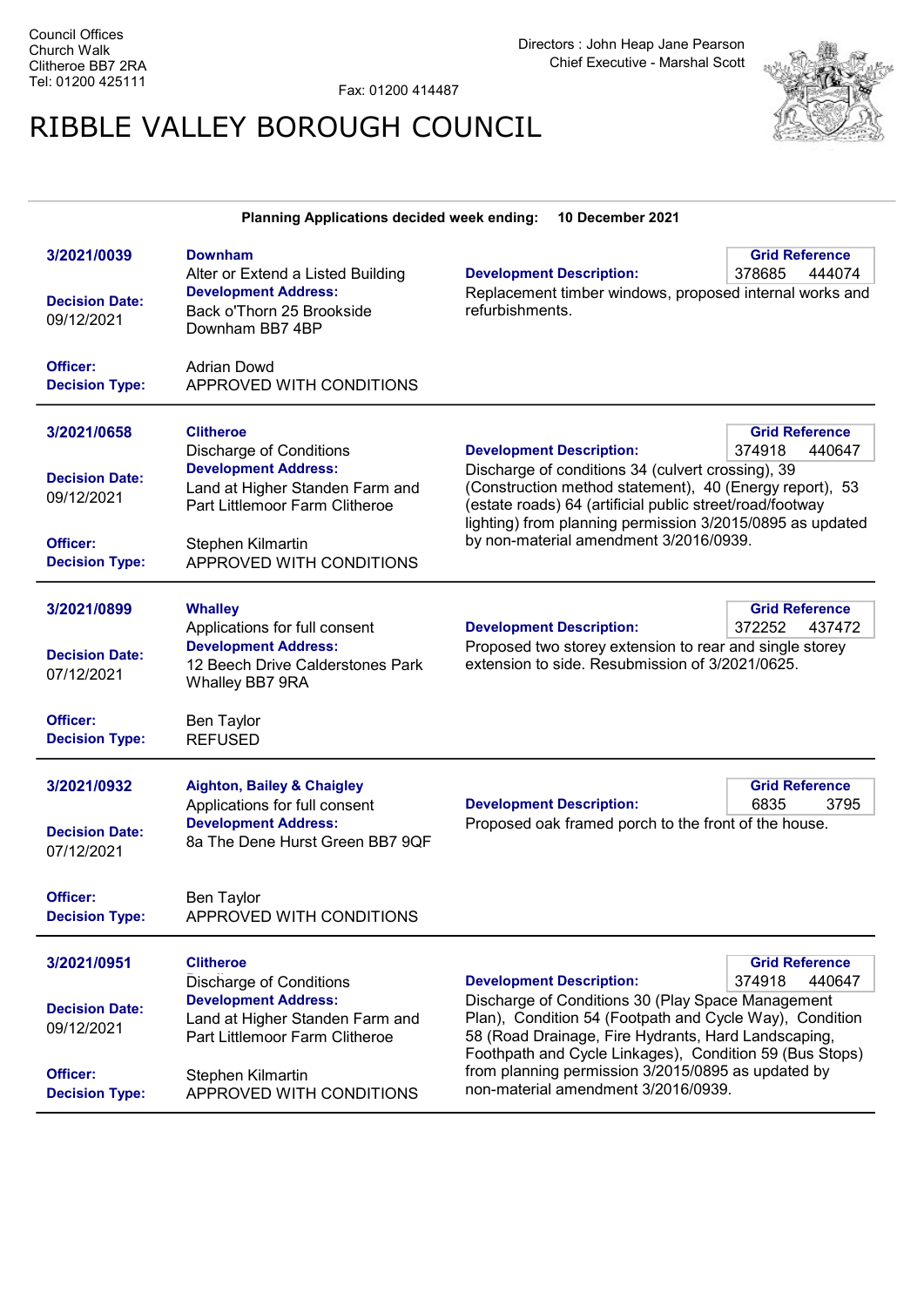| <b>Planning Applications decided week ending:</b><br>10 December 2021                   |                                                                                                                                                                                                |                                                                                                                                                                                                            |                                           |
|-----------------------------------------------------------------------------------------|------------------------------------------------------------------------------------------------------------------------------------------------------------------------------------------------|------------------------------------------------------------------------------------------------------------------------------------------------------------------------------------------------------------|-------------------------------------------|
| 3/2021/0954<br><b>Decision Date:</b><br>07/12/2021                                      | <b>Bolton-by-Bowland, Gisburn Forest and Sawley</b><br>PRIOR NOTIFICATION OF AGRIC E<br><b>Development Address:</b><br>Old Sawley Grange Gisburn Rd<br>Sawley BB7 4LQ                          | <b>Development Description:</b><br>Prior notification under class $Q(a)$ and (b) for the<br>conversion of the existing agricultural building to form 3 new<br>dwellings.                                   | <b>Grid Reference</b><br>379261<br>446842 |
| Officer:<br><b>Decision Type:</b>                                                       | John Macholc<br>PRIOR APPROVAL GRANTED                                                                                                                                                         |                                                                                                                                                                                                            |                                           |
| 3/2021/0963<br><b>Decision Date:</b><br>08/12/2021<br>Officer:<br><b>Decision Type:</b> | <b>Ramsgreave</b><br>Applications for full consent<br><b>Development Address:</b><br>Tanner House Farm Higher<br>Ramsgreave Road Ramsgreave<br>BB1 9DJ<br><b>Adrian Dowd</b><br><b>REFUSED</b> | <b>Development Description:</b><br>Proposed two-storey and single-storey extensions to rear<br>including balcony, and conversion and extension of garage<br>to form granny annex including raised decking. | <b>Grid Reference</b><br>366873<br>431068 |
| 3/2021/0994<br><b>Decision Date:</b><br>10/12/2021                                      | <b>Gisburn</b><br>Applications for full consent<br><b>Development Address:</b><br>3 Bowland View Mill Lane Gisburn<br>BB74PR                                                                   | <b>Development Description:</b><br>Erection of a polytunnel.                                                                                                                                               | <b>Grid Reference</b><br>382474<br>448910 |
| Officer:<br><b>Decision Type:</b>                                                       | Ben Taylor<br>APPROVED WITH CONDITIONS                                                                                                                                                         |                                                                                                                                                                                                            |                                           |
| 3/2021/0995<br><b>Decision Date:</b><br>07/12/2021                                      | <b>Mellor</b><br>Application for tree works<br><b>Development Address:</b><br>St Marys Court Church Lane Mellor<br><b>Blackburn Lancs BB2 7SE</b>                                              | <b>Development Description:</b><br>Tree works - Beech to be felled. Tree has meripilus.                                                                                                                    | <b>Grid Reference</b><br>365069<br>430856 |
| Officer:<br><b>Decision Type:</b>                                                       | Alex Shutt<br>APPROVED WITH CONDITIONS                                                                                                                                                         |                                                                                                                                                                                                            |                                           |
| 3/2021/0996<br><b>Decision Date:</b><br>09/12/2021                                      | <b>Billington and Langho</b><br>Applications for full consent<br><b>Development Address:</b><br>143 Pasturelands Drive Billington<br>BB7 9LJ                                                   | <b>Development Description:</b><br>Propose dormer to front elevation.                                                                                                                                      | <b>Grid Reference</b><br>372067<br>435429 |
| Officer:<br><b>Decision Type:</b>                                                       | Sarah Heppell<br>APPROVED WITH CONDITIONS                                                                                                                                                      |                                                                                                                                                                                                            |                                           |
| 3/2021/1003<br><b>Decision Date:</b><br>10/12/2021                                      | Longridge<br>Certificate of Lawfulness - Existing<br><b>Development Address:</b><br>4 Clayton Court Longridge PR3 3UD                                                                          | <b>Development Description:</b><br>Certificate of Lawfulness for the existing alterations to a<br>garage from a sloping roof to a pitched roof.                                                            | <b>Grid Reference</b><br>361004<br>437164 |
| Officer:<br><b>Decision Type:</b>                                                       | Sarah Heppell<br>APPROVED NO CONDITIONS                                                                                                                                                        |                                                                                                                                                                                                            |                                           |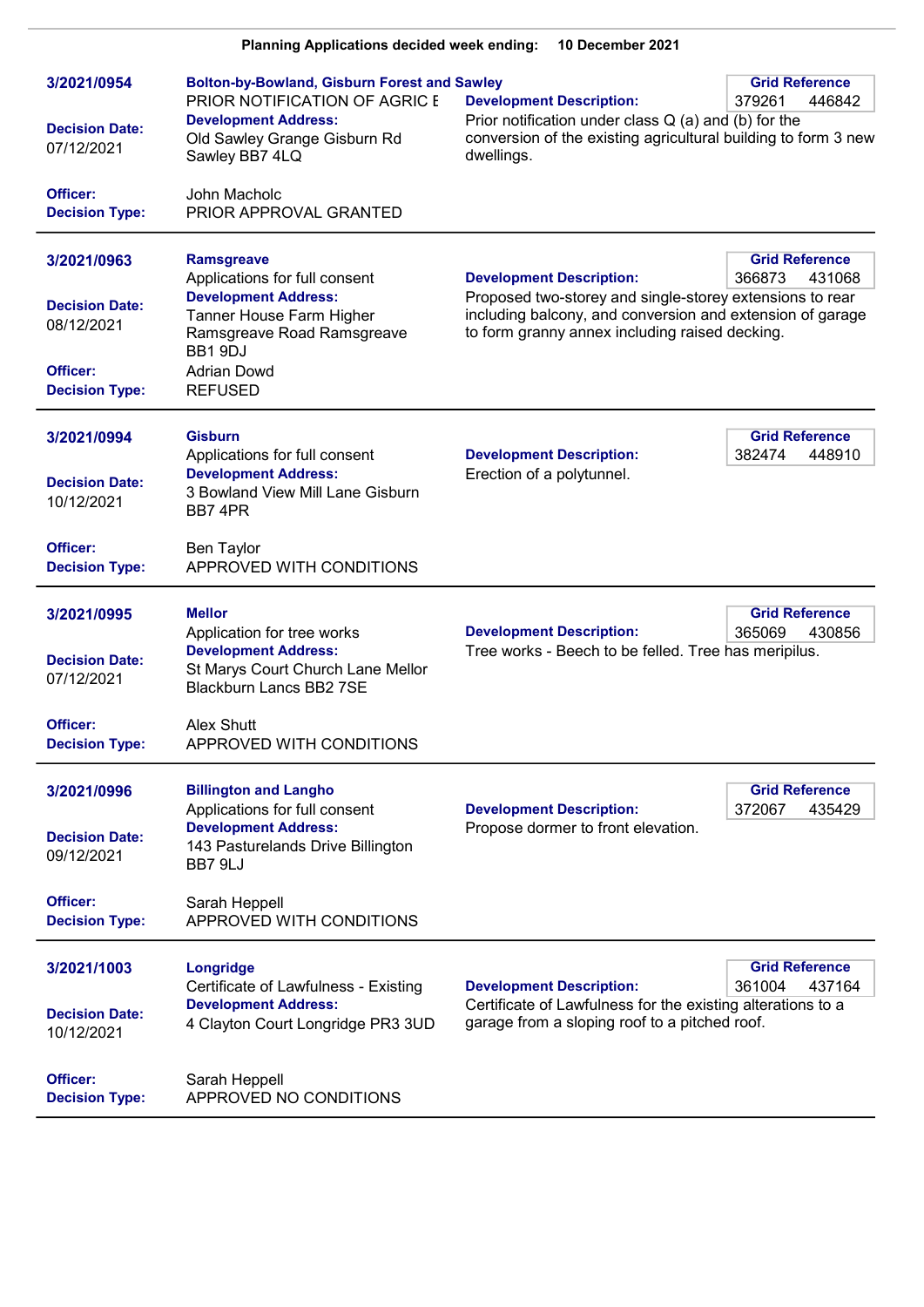| 3/2021/1019                         | <b>Clayton-le-Dale</b>                                                                                             | <b>Development Description:</b>                                                                                                                                                                                                                                                                                                         | <b>Grid Reference</b>                     |
|-------------------------------------|--------------------------------------------------------------------------------------------------------------------|-----------------------------------------------------------------------------------------------------------------------------------------------------------------------------------------------------------------------------------------------------------------------------------------------------------------------------------------|-------------------------------------------|
| <b>Decision Date:</b><br>07/12/2021 | Applications for full consent<br><b>Development Address:</b><br>Fairacre Longsight Road<br>Clayton-le-Dale BB2 7JA | Proposed single storey extension to form conservatory to<br>rear.                                                                                                                                                                                                                                                                       | 365133<br>432081                          |
| Officer:<br><b>Decision Type:</b>   | Sarah Heppell<br>APPROVED WITH CONDITIONS                                                                          |                                                                                                                                                                                                                                                                                                                                         |                                           |
| 3/2021/1020                         | <b>West Bradford</b><br>Variation of Condition                                                                     | <b>Development Description:</b>                                                                                                                                                                                                                                                                                                         | <b>Grid Reference</b><br>373660<br>444973 |
| <b>Decision Date:</b><br>06/12/2021 | <b>Development Address:</b><br>Eaves Hall Eaves Hall Lane West<br>Bradford BB7 3JG                                 | Variation of Condition 2 (Plans) of planning application<br>3/2020/0544, to reflect the updated layout and change of<br>lodge type. Conditions 4, 5, 12, 14, 15, 16, 19, 22 to be<br>omitted as additional information included within application<br>to allow condition to be discharged. Sample provided to<br>discharge condition 3. |                                           |
| Officer:<br><b>Decision Type:</b>   | Adam Birkett<br><b>REFUSED</b>                                                                                     |                                                                                                                                                                                                                                                                                                                                         |                                           |
| 3/2021/1026                         | <b>Billington and Langho</b><br>Applications for full consent                                                      | <b>Development Description:</b>                                                                                                                                                                                                                                                                                                         | <b>Grid Reference</b><br>369152<br>434095 |
| <b>Decision Date:</b><br>07/12/2021 | <b>Development Address:</b><br>2 The Rydings Langho Blackburn<br>BB68BQ                                            | Proposed conversion and extension of the existing garage<br>into an annex.                                                                                                                                                                                                                                                              |                                           |
| Officer:<br><b>Decision Type:</b>   | <b>Ben Taylor</b><br>APPROVED WITH CONDITIONS                                                                      |                                                                                                                                                                                                                                                                                                                                         |                                           |
| 3/2021/1031                         | <b>Clayton-le-Dale</b><br>Applications for full consent                                                            | <b>Development Description:</b>                                                                                                                                                                                                                                                                                                         | <b>Grid Reference</b><br>366004<br>432850 |
| <b>Decision Date:</b><br>10/12/2021 | <b>Development Address:</b><br>High Trees Longsight Road<br>Clayton-Le-Dale BB2 7JA                                | Demolition of existing bungalow and replacement with new<br>house and detached garage.                                                                                                                                                                                                                                                  |                                           |
| Officer:<br><b>Decision Type:</b>   | <b>Ben Taylor</b><br>APPROVED WITH CONDITIONS                                                                      |                                                                                                                                                                                                                                                                                                                                         |                                           |
| 3/2021/1044                         | <b>Clitheroe</b><br>Applications for full consent                                                                  | <b>Development Description:</b>                                                                                                                                                                                                                                                                                                         | <b>Grid Reference</b><br>374781<br>442895 |
| <b>Decision Date:</b><br>07/12/2021 | <b>Development Address:</b><br>112 Pimlico Road Clitheroe BB7<br>4PT                                               | Proposed two storey rear extension and replacement<br>detached garage to the rear of the existing private dwelling,                                                                                                                                                                                                                     |                                           |
| Officer:<br><b>Decision Type:</b>   | <b>Adrian Dowd</b><br><b>REFUSED</b>                                                                               |                                                                                                                                                                                                                                                                                                                                         |                                           |
| 3/2021/1052                         | <b>Clitheroe</b><br>Applications for full consent                                                                  | <b>Development Description:</b>                                                                                                                                                                                                                                                                                                         | <b>Grid Reference</b><br>374064<br>441154 |
| <b>Decision Date:</b><br>09/12/2021 | <b>Development Address:</b><br>Land at Primrose Works Primrose<br>Road Clitheroe                                   | Proposal to increase the amount of public access to the<br>nature reserve through creation of additional footpaths and<br>a second bridge crossing to create a mini-circular walk.                                                                                                                                                      |                                           |
| Officer:<br><b>Decision Type:</b>   | John Macholc<br>APPROVED WITH CONDITIONS                                                                           |                                                                                                                                                                                                                                                                                                                                         |                                           |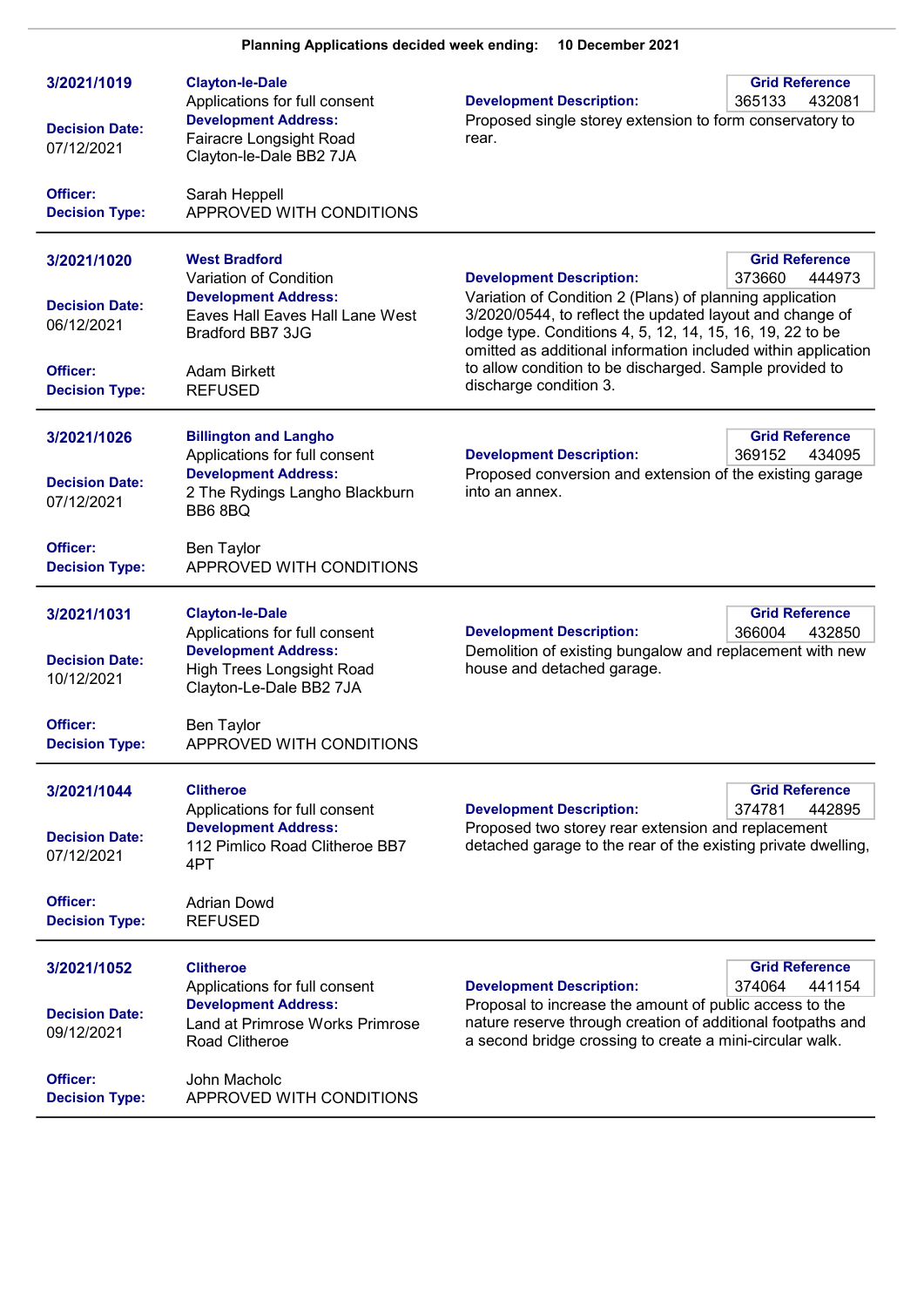| 3/2021/1056<br><b>Decision Date:</b><br>10/12/2021                                      | <b>Clitheroe</b><br>Applications for full consent<br><b>Development Address:</b><br>2 Balmoral Avenue Clitheroe BB7<br>2QH                                                                          | <b>Development Description:</b><br>Proposed two storey extension to form garage with utility at<br>ground floor and two bedrooms and en-suite facilities at first<br>floor.                                                                                                                                                                                                      | <b>Grid Reference</b><br>373389<br>441004 |
|-----------------------------------------------------------------------------------------|-----------------------------------------------------------------------------------------------------------------------------------------------------------------------------------------------------|----------------------------------------------------------------------------------------------------------------------------------------------------------------------------------------------------------------------------------------------------------------------------------------------------------------------------------------------------------------------------------|-------------------------------------------|
| Officer:<br><b>Decision Type:</b>                                                       | <b>Ben Taylor</b><br><b>REFUSED</b>                                                                                                                                                                 |                                                                                                                                                                                                                                                                                                                                                                                  |                                           |
| 3/2021/1059<br><b>Decision Date:</b><br>09/12/2021<br>Officer:<br><b>Decision Type:</b> | <b>Barrow</b><br>Applications for full consent<br><b>Development Address:</b><br>Former Waste Water Treatment<br>Works Whalley Road Barrow BB7<br>9AP<br>Laura Eastwood<br>APPROVED WITH CONDITIONS | <b>Grid Reference</b><br><b>Development Description:</b><br>374085<br>439184<br>Proposed 2 new 3 bedroom detached dwellings with<br>detached double garages, associated services and<br>landscaping. Following Permission in Principle application<br>3/2020/0938 and planning appeal<br>APP/T2350/W/21/3269165.                                                                 |                                           |
| 3/2021/1061<br><b>Decision Date:</b><br>08/12/2021                                      | <b>Clitheroe</b><br>Applications for full consent<br><b>Development Address:</b><br>30 Castle Street Clitheroe BB7 2BX                                                                              | <b>Grid Reference</b><br><b>Development Description:</b><br>374356<br>441843<br>Proposed removal of part of existing shop front window<br>(small fixed fanlight above door) and replacement with<br>glazed louvres to provide natural ventilation into the branch.                                                                                                               |                                           |
| Officer:<br><b>Decision Type:</b>                                                       | Laura Eastwood<br>APPROVED WITH CONDITIONS                                                                                                                                                          |                                                                                                                                                                                                                                                                                                                                                                                  |                                           |
| 3/2021/1062<br><b>Decision Date:</b><br>08/12/2021<br>Officer:<br><b>Decision Type:</b> | <b>Wilpshire</b><br>Applications for full consent<br><b>Development Address:</b><br>Burnside Parsonage Road Wilpshire<br>BB14AG<br><b>Ben Taylor</b><br><b>REFUSED</b>                              | <b>Grid Reference</b><br>369441<br><b>Development Description:</b><br>431795<br>Proposed two storey side extension following existing roof<br>line to include garage below with additional bedroom with<br>balcony over. Cladding of rear elevation. Following refused<br>applications 3/2020/0780 and 3/2020/1076.                                                              |                                           |
| 3/2021/1064<br><b>Decision Date:</b><br>10/12/2021                                      | <b>Mellor</b><br>Applications for full consent<br><b>Development Address:</b><br>11 Elswick Gardens Mellor BB2 7JD                                                                                  | <b>Development Description:</b><br>Demolition of conservatory, proposed single storey<br>extension to rear and widening of drive to include additional<br>length of dropped kerb.                                                                                                                                                                                                | <b>Grid Reference</b><br>431035<br>364940 |
| Officer:<br><b>Decision Type:</b>                                                       | Sarah Heppell<br>APPROVED WITH CONDITIONS                                                                                                                                                           |                                                                                                                                                                                                                                                                                                                                                                                  |                                           |
| 3/2021/1099<br><b>Decision Date:</b><br>09/12/2021<br>Officer:<br><b>Decision Type:</b> | Longridge<br>Application for tree works<br><b>Development Address:</b><br>Broom Hill Lodge Higher Road<br>Longridge PR3 3SY<br>Alex Shutt<br>APPROVED WITH CONDITIONS                               | <b>Development Description:</b><br>Sycamore T1 - crown raise to 3 metres of mature sycamore<br>tree to front of property with canopy largely overhanging the<br>drive way. Crown raise to allow for access down the drive<br>without damage from vehicles. Tree has been pruned away<br>from overhead power lines previously but we do not wish to<br>go into the higher canopy. | <b>Grid Reference</b><br>361139<br>437640 |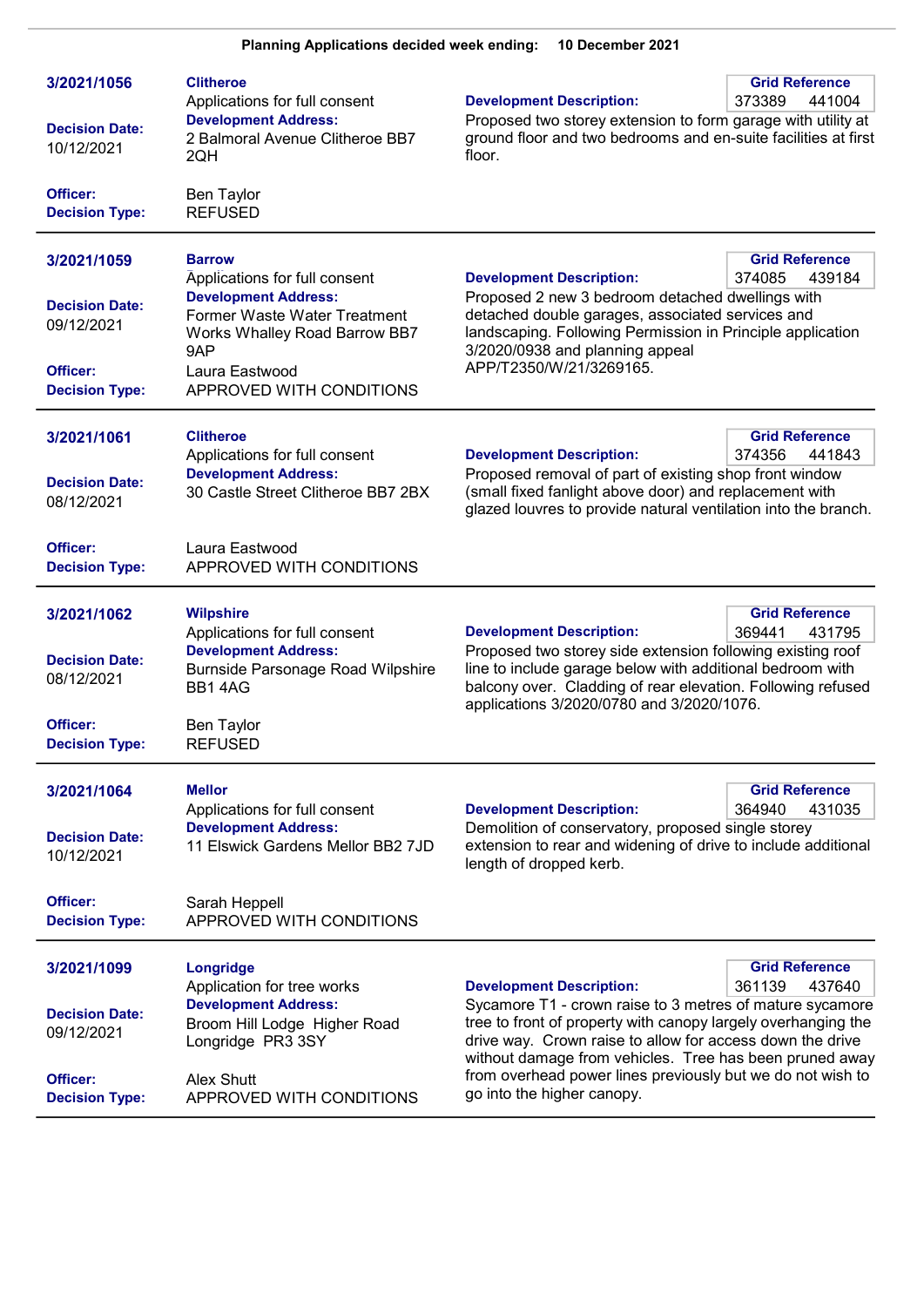| 3/2021/1115<br><b>Decision Date:</b><br>10/12/2021<br>Officer:<br><b>Decision Type:</b> | <b>Bowland Forest (Higher)</b><br><b>Discharge of Conditions</b><br><b>Development Address:</b><br>Whitcher Well Fish Hatchery<br>Whitendale Road Dunsop Bridge<br>BB7 3BL<br>John Macholc<br>APPROVED WITH CONDITIONS | <b>Grid Reference</b><br><b>Development Description:</b><br>365891<br>450056<br>Discharge of Conditions 8 (Fence, wall and gate details) 15<br>(Scheme of Landscaping) and 16 (Landscape Management<br>Plan) of planning application 3/2020/0667.                                                                              |
|-----------------------------------------------------------------------------------------|------------------------------------------------------------------------------------------------------------------------------------------------------------------------------------------------------------------------|--------------------------------------------------------------------------------------------------------------------------------------------------------------------------------------------------------------------------------------------------------------------------------------------------------------------------------|
| 3/2021/1119<br><b>Decision Date:</b><br>06/12/2021                                      | <b>Ribchester</b><br>Application for tree works in a conser<br><b>Development Address:</b><br>34 Water Street Ribchester PR3<br>3YJ                                                                                    | <b>Grid Reference</b><br><b>Development Description:</b><br>365047<br>435293<br>Tree Works Prunus Tree - Crown reduction, thinning and<br>to reduce limbs that are damaging the building at the rear.                                                                                                                          |
| Officer:<br><b>Decision Type:</b>                                                       | Alex Shutt<br>APPROVED WITH CONDITIONS                                                                                                                                                                                 |                                                                                                                                                                                                                                                                                                                                |
| 3/2021/1129<br><b>Decision Date:</b><br>10/12/2021                                      | <b>Clitheroe</b><br>Prior notification of proposed larger h<br><b>Development Address:</b><br>16 Henthorn Road Clitheroe BB7<br>2LD                                                                                    | <b>Grid Reference</b><br><b>Development Description:</b><br>373683<br>441408<br>Proposed erection of single storey extension to the rear<br>extending 4.00 metres beyond the rear wall of the original<br>dwellinghouse x the maximum height of 4.00 metres from<br>the natural ground level x 2.50 metres height at the eaves |
| Officer:<br><b>Decision Type:</b>                                                       | Sarah Heppell<br>PERMISSION NOT REQUIRED                                                                                                                                                                               | of the extension                                                                                                                                                                                                                                                                                                               |
| 3/2021/1150<br><b>Decision Date:</b><br>10/12/2021                                      | <b>Aighton, Bailey &amp; Chaigley</b><br><b>Discharge of Conditions</b><br><b>Development Address:</b><br>Barn at Greengore Hill Lane Hurst<br>Green BB7 9QT                                                           | <b>Grid Reference</b><br><b>Development Description:</b><br>367369<br>438921<br>Discharge of conditions 3 (Windows Doors and Rooflights)<br>and 4 (Roofing and Surface materials) from planning<br>permission 3/2020/0543.                                                                                                     |
| Officer:<br><b>Decision Type:</b>                                                       | John Macholc<br>APPROVED WITH CONDITIONS                                                                                                                                                                               |                                                                                                                                                                                                                                                                                                                                |
| 3/2021/1157<br><b>Decision Date:</b><br>08/12/2021                                      | <b>Read</b><br>Non-Material amendment<br><b>Development Address:</b><br>Outbuildings adjacent to Hammond<br>Drive Read BB12 7RE                                                                                        | <b>Grid Reference</b><br>375771<br>434981<br><b>Development Description:</b><br>Non material amendment to planning permission<br>3/2018/0024. Alterations to the facades including windows<br>and doors plan reference PHA/088/1000                                                                                            |
| Officer:<br><b>Decision Type:</b>                                                       | <b>Ben Taylor</b><br>APPROVED WITH CONDITIONS                                                                                                                                                                          |                                                                                                                                                                                                                                                                                                                                |
| 3/2021/1162<br><b>Decision Date:</b><br>09/12/2021                                      | <b>Bolton-by-Bowland, Gisburn Forest and Sawley</b><br>Certificate of Lawfulness - Existing<br><b>Development Address:</b><br>Varleys Farm Anna Lane Bolton by<br>Bowland BB7 4NZ                                      | <b>Grid Reference</b><br>377130<br>451539<br><b>Development Description:</b><br>Certificate of Lawful Development for an existing use in<br>respect of the domestic curtilage for the dwelling gardens<br>and outbuildings as shown with the red edge boundary on                                                              |
| Officer:<br><b>Decision Type:</b>                                                       | <b>Adrian Dowd</b><br><b>REFUSED</b>                                                                                                                                                                                   | the location plan                                                                                                                                                                                                                                                                                                              |